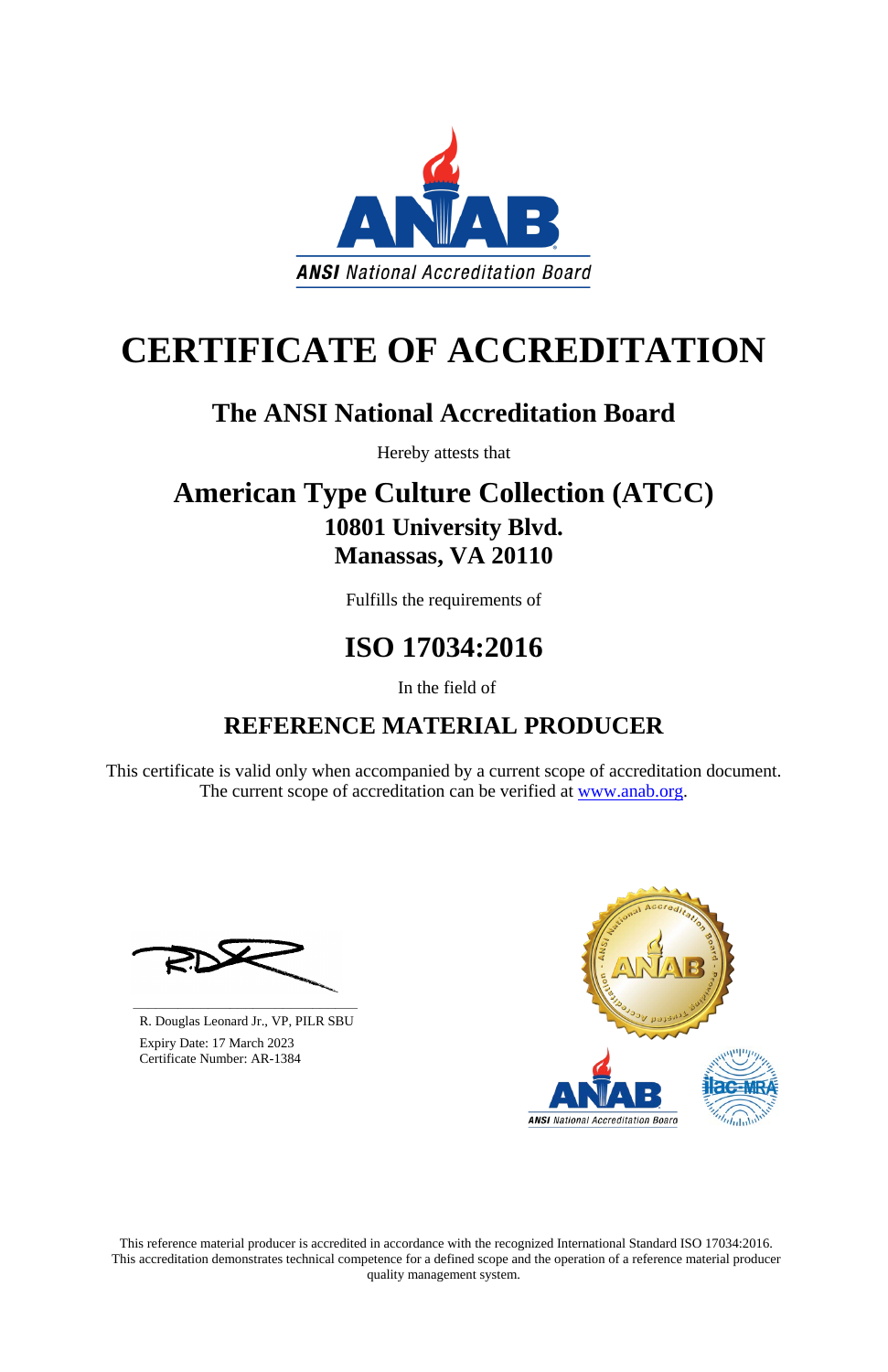

#### **SCOPE OF ACCREDITATION TO ISO 17034:2016**

#### **American Type Culture Collection (ATCC)**

10801 University Blvd., Manassas, VA 20110 Michelle Sherman 703-365-2700 [msherman@atcc.org](mailto:msherman@atcc.org) [www.atcc.org](http://www.atcc.org/)

#### **REFERENCE MATERIAL PRODUCER**

Valid to: **March 17, 2023** Certificate Number: **AR-1384** 

**Biological**

| Type of<br><b>Reference Material</b>                            | <b>Description of the Reference Material</b><br><b>Matrix or Artifact including the</b><br><b>Property-Properties Characterized</b> | Method or Techniques Used by the RMP<br><b>Laboratory to Determine the Assigned</b><br>Value (if Appropriate)                                                                                                                                                                                                                                                                                                                           |
|-----------------------------------------------------------------|-------------------------------------------------------------------------------------------------------------------------------------|-----------------------------------------------------------------------------------------------------------------------------------------------------------------------------------------------------------------------------------------------------------------------------------------------------------------------------------------------------------------------------------------------------------------------------------------|
| Reference Materials and<br><b>Certified Reference Materials</b> | <b>Bacterial Cultures</b>                                                                                                           | Gram staining and cell morphology<br>$\bullet$<br>Colony description<br>Viability (culture, stain, and titer)<br>Purity testing<br>PCR and sequencing of selected<br>gene(s)<br>bioMérieux api® assays<br>$\bullet$<br>bioMérieux VITEK® 2 assays<br>$\bullet$<br>bioMérieux VITEK® MS<br>Remel RapID™ assays<br>$\bullet$<br>Biochemical assays<br>Antibiotic susceptibility testing<br>$\bullet$<br>O antigen serotyping<br>$\bullet$ |
| Reference Materials and<br><b>Certified Reference Materials</b> | <b>Fungal and Yeast Cultures</b>                                                                                                    | Viability (culture and titer)<br>٠<br>Cell and/or colony morphology<br>Purity<br>PCR and sequencing of selected<br>gene(s)<br>bioMérieux VITEK® 2 assays<br>$\bullet$<br>bioMérieux VITEK® MS<br>bioMérieux api® assays<br>Genetic marker testing<br>Sporulation efficiency testing                                                                                                                                                     |